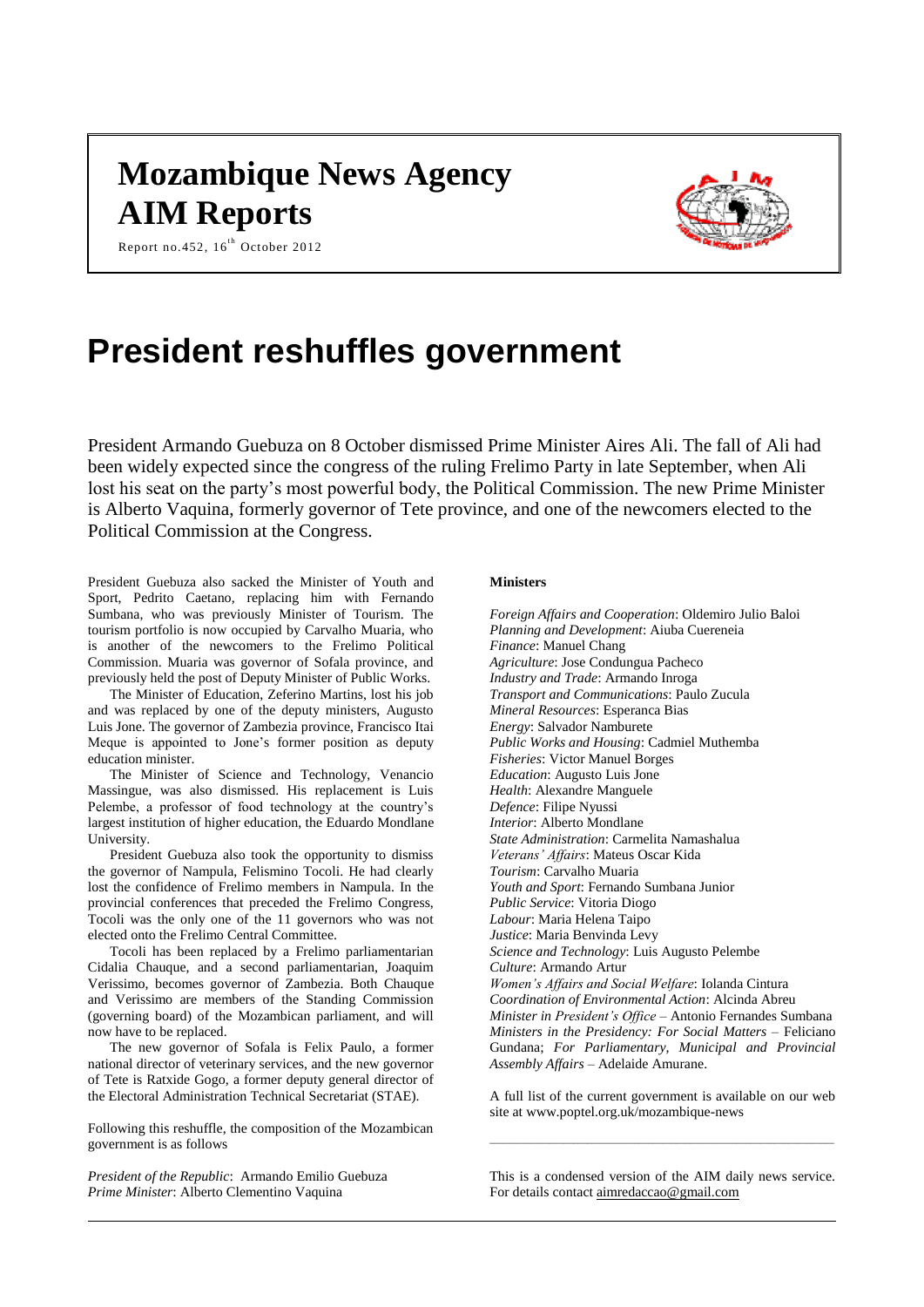#### **Senior welfare officials charged with theft**

The Public Prosecutor's Office in the central province of Zambezia has laid charges of the theft of public funds against two senior officials of the Zambezia delegation of the National Social Welfare Institute (INAS).

The charges have been laid, and the case sent to court, two years after investigations began into allegations against the then INAS Zambezia delegate, Leonel Correia, and the head of the Administration and Finance department, Rossana Passa.

The case was brought to light in 2010 by a group of INAS workers who claimed that the two officials had helped themselves to funds intended to support the poorest people in the province.

The charges are now before a judge in the Zambezia provincial court, who must decide whether there is enough evidence to put Correia and Passa on trial.

#### **85 municipal policemen punished**

The command of the Maputo Municipal Police has so far this year punished 85 policemen, most of them trainees, for violating the principles that should govern the work of the police force.

The offences committed by the 85 included lack of discipline, extorting money from motorists and traders and unjustified absences from work.

The penalties imposed included suspension from duty and, in the case of absences from work, deductions from their wages of sums ranging from 2,000 to 14,000 meticais (between \$70 and \$490).

#### **District Attorney accused of theft**

A district attorney in the southern province of Inhambane, who was sentenced to ten days imprisonment last month for illegal driving, is now facing the much more serious charge of the theft of state funds.

Mario Candido Marione, the chief attorney in Govuro district, is under investigation over the theft of more than 500,000 meticais (\$17,360) from the Inhambane Provincial Planning and Finance Directorate.

#### **Mozambican coal on way to Britain**

A shipment of 35,000 tonnes of coking coal from the Benga open cast coal mine in the western province of Tete is on its way to Britain to feed Tata Steel's furnaces in the eastern town of Scunthorpe.

The shipment is due to arrive at Immingham port in late October, and will be the first of six shipments totalling 200,000 tonnes that should be unloaded by the end of March next year.

The Benga coal mine began operations in February, and was formally inaugurated by President Armando Guebuza in May. It is run by the multinational company Rio Tinto, with Tata Steel of India owning a 35 per cent share.

A spokesperson for Tata Steel told AIM that "the Benga mine benefits Tata Steel by increasing security of supply in high-quality coking coal and financially through its equity position in the mine".

Tata produces 10.7 million tonnes of steel in Britain, and will be importing an increasing amount of coking coal from Mozambique as part of its strategy to secure supplies and reduce market volatility.

#### **Mozambique and EU to redefine cooperation**

Mozambique and the European Union will redefine their areas of cooperation, Deputy Foreign Minister Henrique Banze told Mozambican reporters in Brussels on 14 October.

Banze is accompanying President Armando Guebuza who is leading a Mozambican delegation to the 2012 European Development Day.

Banze said that the main change will be that the EU will reduce its areas of support from eight to three. He said that the EU has decided, under its international cooperation policy, to direct and concentrate its resources into just three main areas. "We are working to select the three main areas, and these will have implications for other areas", said Banze.

He admitted that "without doubt, this is a very difficult choice to make. Naturally, this choice will be made with the European Union, but also with other cooperation partners".

Banze took the opportunity to stress the need for greater rigour in the use of the resources made available by the EU. This rigour should also extend to the definition of priorities and to monitoring, so that the results established by the Mozambican government can be achieved.

Banze explained that, over the past two years, Mozambique has been part of a group of countries which have embarked on a pilot project so that donor support for the State Budget is channelled through a formula known as "Contract for the Millennium Development Goals (MDGs)".

The idea is that the EU support for the development programmes established by Mozambique should have a positive, visible and tangible impact with regard to the MDG. An additional programme has thus been drawn up to work towards food and nutritional security (the first of the MDGs is "to eradicate extreme hunger and poverty").

In the discussions with the EU, Banze said, both sides agreed they should work in this direction, and drew up a programme for agriculture and fisheries, seeking to improve productivity.

"There is no doubt that the cooperation between Mozambique and the EU is excellent", said Banze. "Right now we are in the programme covering the period 2008- 2013, and we recently concluded an intermediate assessment of our cooperation".

To date, he added, cooperation with the EU has been aligned with the government's main development objectives, notably in the area of agriculture, health, infrastructures and general budget support.

The EU describes the European Development Days (EDD) as "Europe's premier forum on international affairs and development cooperation". The event, it is claimed, will "bring some 6,000 people and 1,500 organisations from the development community together on an equal footing, in a true spirit of partnership".

#### **Paralysed textile factory sold**

The paralysed Riopele textile factory, located in Marracuene has been sold off to a consortium formed by the Mozambican company Intelec holdings, and three Portuguese companies, Crispim Abreu, Mundiflos and Mundo Textil.

The deed was signed on 12 October by representatives of the consortium and of the Mozambican government's Institute for the Management of State Holdings (IGEPE).

Speaking at the ceremony, IGEPE chairperson Apolinario Panguene described the acquisition of Riopele by the Luso-Mozambican consortium as "a courageous gesture" since this textile factory has been silent for many years.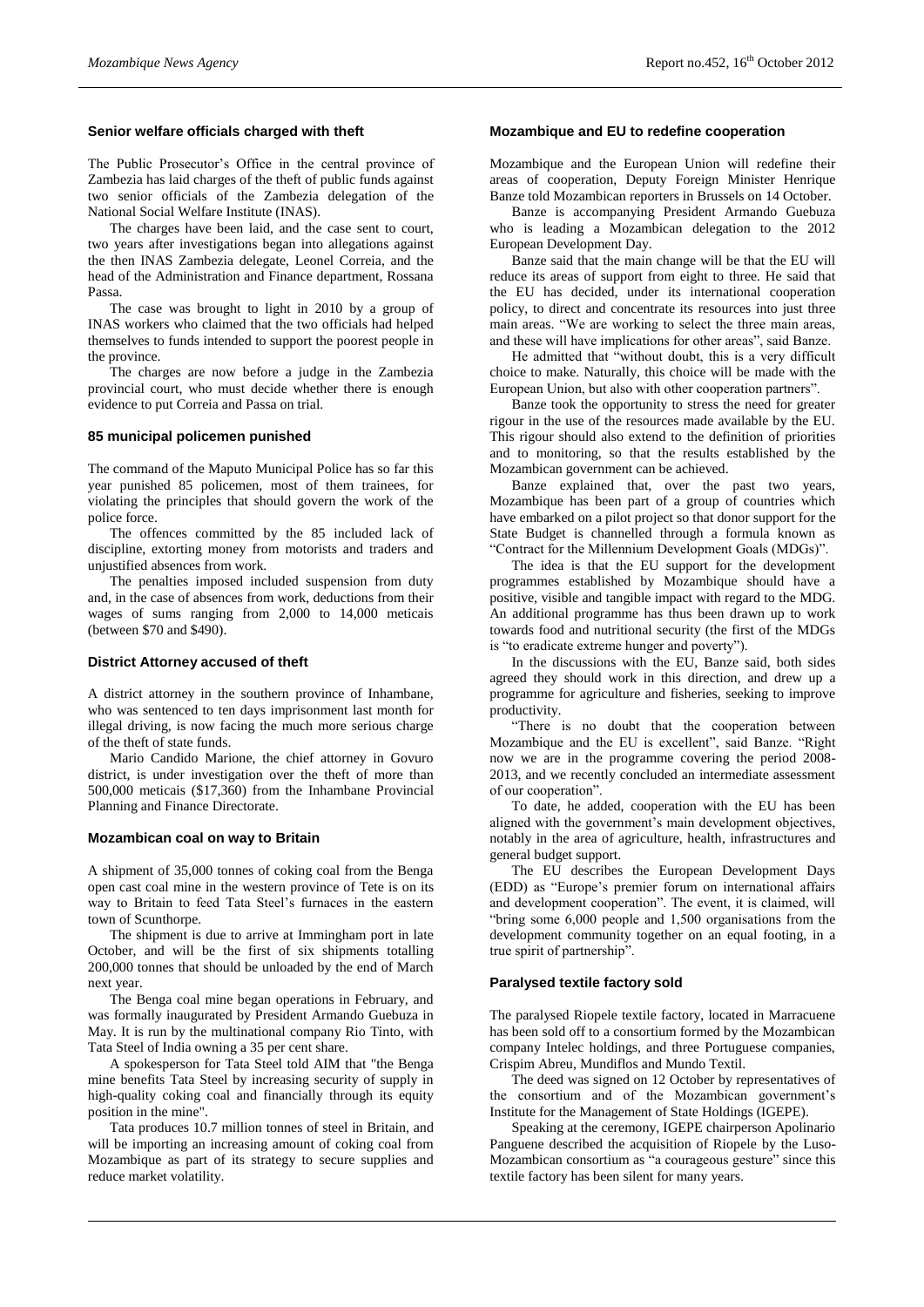### **Over \$1.7 billion invested in Matola**

The mayor of the southern city of Matola, Arao Nhancale, told a business conference on 11 October that between 2009 and 2011 the city had received more than \$1.7 billion investment.

Speaking at the opening of the Fourth Matola Business Forum, Nhancale said that during 2010-2011 at least \$500 million went into financing 50 business projects that created about 2,000 jobs.

He stressed in particular the project to build 5,000 houses in the new neighbourhood of Intaka (budgeted at around \$200 million), the modernization and expansion of Matola port (\$180 million), a new factory producing building equipment (\$15 million), the construction of a hotel and shopping centre in the suburb of Machaba (\$2.5 million), and the installation of the Lingamo industrial park (\$3 million).

Among the other significant projects under way, the Mayor added, were a vehicle assembly plant in Machava (which will cost \$150 million), and the construction of what will be the largest Coca-Cola bottling factory in southern Africa.

These numbers, Nhancale said, express the growing interest of national and foreign businesses in investing in Matola, and reflect the conditions and facilities created by the municipal authorities in promoting the city as a preferred destination for investment and business.

Matola is an industrial city, and Nhancale pointed out that 30 per cent of all Mozambican companies are installed in Matola, employing 46.8 per cent of the waged work force. Such figures reflect the economic potential of Matola, he said.

The Matola Municipal Council, as a result of decisions taken at the previous business forums, has reserved an area of 46 hectares for the construction of new factories in the Matola-Gare neighbourhood.

This area was earmarked, Nhancale said, because there is not enough space available in the existing industrial area for new undertakings.

#### **Rosneft to build new pipeline to Harare**

Russia's petroleum company Rosneft is to construct a new pipeline for refined products from the port of Beira in the central Mozambican province of Sofala to the Zimbabwean capital, Harare. The pipeline will also supply oil for Zambia, Malawi and Botswana.

Roman Trotsenko of Rosneft told the Russian news agency TASS that "we will prepare legal documents, a joint venture agreement and will get all permits for the pipeline by the year end".

He explained that the agreements are complicated by the necessity of covering two jurisdictions. He added that when other countries join the project, "we will have a large-scale intergovernmental agreement between six countries".

According to Trotsenko, Zimbabwe currently consumes five million tonnes of oil products a year, which is beyond the full capacity of the current oil pipeline. As a result oil products are imported by road.

Trotsenko stated that Rosneft has obtained a permit from the Mozambique government to increase the current pipeline's capacity, which will involve a new pipeline through a joint venture between Russia, Zimbabwe, and Mozambique.

The cost of the first stage of the project is put at \$700 million, to be funded by a consortium set up by Rosneft.

### **Supreme Court judges sworn in**

President Armando Guebuza on 12 October swore into office five new Supreme Court Judges. They are: the current director of the Legal Aid Institute (IPAJ), Pedro Nhatitima; former Attorney-General, Antonio Namburete; appeals court judge Osvalda Joana; judge Matilde de Almeida; and jurist Augusto Hunguana.

They were appointed following a public tender organised by the regulatory body for judges, the Higher Council of the Judicial Magistracy (CSMJ).

The CSMJ also approved two other candidates, Justice Minister Benvinda Levy and Attorney General Augusto Paulino. But they will only take up their positions on the Supreme Court after leaving their current jobs.

Speaking during the ceremony, President Guebuza recalled that the appointment of the new additions to the Supreme Court occurs a few months after the Higher Appeals Courts have begun operating.

The appeals courts will take some of the pressure off the Supreme Court, which previously had to deal with every appeal against rulings by the 11 provincial courts. A larger Supreme Court, dealing with fewer appeals, should be able to devote more of its time to guaranteeing uniform application of the law across the country.

President Guebuza added, "you are all aware that each of your decision will be a reference point for the lower courts and for citizens in general. Citizens expect from you total and constant commitment to knowing, deciding and applying the law and justice in good time and in an impartial and responsible manner".

The appointments bring the number of Supreme Court judges to 14. But Norberto Carrilho has been seconded to the Constitutional Council, the country's supreme body in matters of constitutional and electoral law, and two other members are believed to be on the verge of retirement.

## **Planning Minister blasts World Bank hypocrisy**

Minister of Planning and Development, Aiuba Cuereneia, has expressed puzzlement at the World Bank's criticism of Mozambique for failing to develop its agriculture, pointing out that the Bank has previously not shown the slightest interest in investing in agriculture.

The World Bank's 2013 World Development Report claims that agriculture is "the origin of much of Mozambique's poverty". It laments that "the persistence of extremely rudimentary technologies" in Mozambican agriculture ensures that productivity remains low.

Thus, after decades of working in Mozambique, the World Bank has suddenly noticed that most Mozambican farmers own nothing more sophisticated than a hoe.

Cuereneia told the Portuguese news agency Lusa that he was "surprised that the World Bank, which has never invested in agriculture, should say this".

The Bretton Woods institutions "are still not investing seriously in agriculture", he added. "They are not supporting African countries to improve their agriculture, and the countries are doing their best. We are doing our best".

Cuereneia pointed out that the Mozambican government has made this criticism in meetings with the World Bank.

In these meetings "our African colleagues and we Mozambicans, have always raised the question of agriculture in Africa", continued Cuereneia. "We have stressed the need for international support for African agriculture".

Cuereneia believed that the situation was improving, at least with regard to the production of basic food crops.